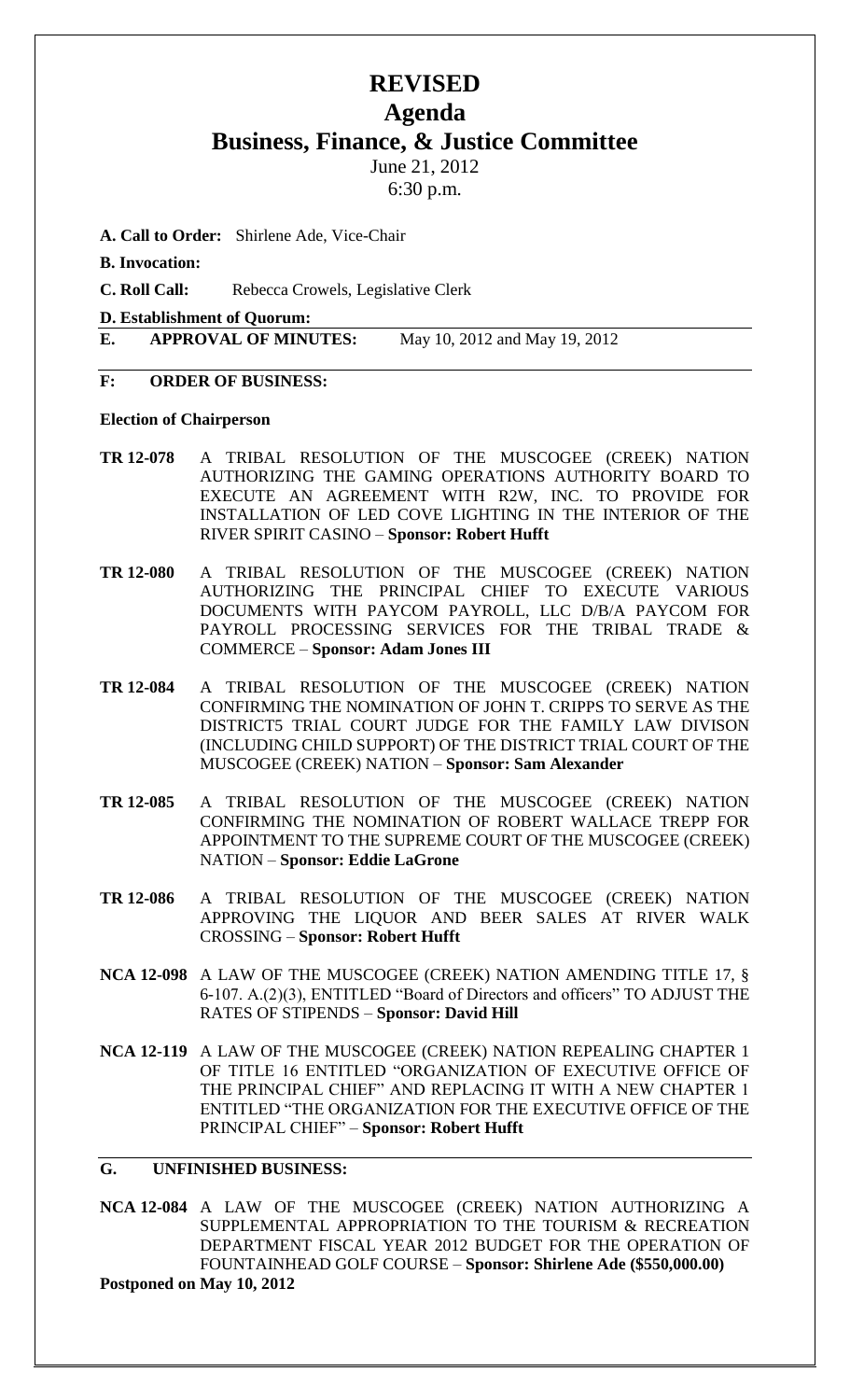#### **H. REFFERED LEGISLATION: Funding Source Only**

- **NCA 12-096** A LAW OF THE MUSCOGEE (CREEK) NATION AUTHORIZING A SPECIAL APPROPRIATION TO FINANCIALLY ASSIST A MUSCOGEE (CREEK) COLLEGE STUDENT – **Sponsor: Shirlene Ade (\$777.97)**
- **NCA 12-099** A LAW OF THE MUSCOGEE (CREEK) NATION AUTHORIZING A DONATION TO A POLITICAL CANDIDATE – **Sponsor: Johnnie Greene (\$1,000.00)**
- **NCA 12-101** A LAW OF THE MUSCOGEE (CREEK) NATION AUTHORIZING A SPECIAL APPROPRIATION TO FINANCIALLY ASSIST A MUSCOGEE (CREEK) CITIZEN – **Sponsor: David Nichols (\$1,000.00)**
- **NCA 12-102** A LAW OF THE MUSCOGEE (CREEK) NATION APPROPRIATING FUNDS TO THE MUSCOGEE (CREEK) NATION DIVISION OF HEALTH CONTRACT HEALTH SERVICES (CHS) TO FUND THE FOURTH QUARTER OF 2012 – **Sponsor: Johnnie Greene (\$2,931,000.00)**
- **NCA 12-104** A LAW OF THE MUSCOGEE (CREEK) NATION AUTHORIZING A SPECIAL APPROPRIATION TO FINANCIALLY ASSIST A MUSCOGEE (CREEK) YOUTH – **Sponsor: Shirlene Ade (\$1,000.00)**
- **NCA 12-105** A LAW OF THE MUSCOGEE (CREEK) AUTHORIZING A SPECIAL APPROPRIATION FOR UNPAID FUNERAL SERVICES OF A MUSCOGEE (CREEK) CITIZEN – **Sponsor: Lena Wind; Co-Sponsor(s): Johnnie Greene; Kara Medina (\$935.00)**
- **NCA 12-106** A LAW OF THE MUSCOGEE (CREEK) NATION AUTHORIZING A DONATION TO THE OKMULGEE COUNTY FREE FAIRBOARD – **Sponsor: David Nichols; Co-Sponsor: Sam Alexander (\$5,000.00)**
- **NCA 12-107** A LAW OF THE MUSCOGEE (CREEK) NATION AUTHORIZING A SPECIAL APPROPRIATION FOR A MUSCOGEE (CREEK) CITIZEN TO ATTEND AND PARTICIPATE IN THE U.S. TRANSPLANT GAMES TO BE HELD IN GRAND RAPIDS, MICHIGAN – **Sponsor: David Hill (\$250.00)**
- **NCA 12-108** A LAW OF THE MUSCOGEE (CREEK) NATION AUTHORIZING A SPECIAL APPROPRIATION TO ASSIST A MUSCOGEE (CREEK) CITIZEN DUE TO FINANCIAL HARDSHIP – **Sponsor: Frank Coachman; Co-Sponsor: Lena Wind (\$671.00)**
- **NCA 12-109** A LAW OF THE MUSCOGEE (CREEK) NATION AUTHORIZING A SPECIAL APPROPRIATION TO FINANCIALLY ASSIST A MUSCOGEE (CREEK) CITIZEN WITH EDUCATIONAL EXPENSES – **Sponsor: Thomas Yahola (\$1,000.00)**
- **NCA 12-110** A LAW OF THE MUSCOGEE (CREEK) NATION AUTHORIZING A DONATION TO THE OKLAHOMA RACERS BASEBALL TEAM – **Sponsor: Robert Hufft; Co-Sponsor: Pearl Thomas; Lena Wind; Sam Alexander (\$5,000.00)**
- **NCA 12-111** A LAW OF THE MUSCOGEE (CREEK) NATION AUTHORIZING A DONATION TO THE HOSTILE NATIVES BASKETBALL TEAM – **Sponsor: Keeper Johnson (\$1,000.00)**
- **NCA 12-117** A LAW OF THE MUSCOGEE (CREEK) NATION AUTHORIZING A DONATION TO THE OKLAHOMA BASEBALL TEAM **Sponsor: Keeper Johnson (\$2,265.04)**
- **NCA 12-118** A LAW OF THE MUSCOGEE (CREEK) NATION AUTHORIZING A DONATION TO THE DEEP FORK COMMUNITY ACTION FOUNDATION, INC. – **Sponsor: Keeper Johnson (\$2,388.71)**

**I. OTHER BUSINESS:**